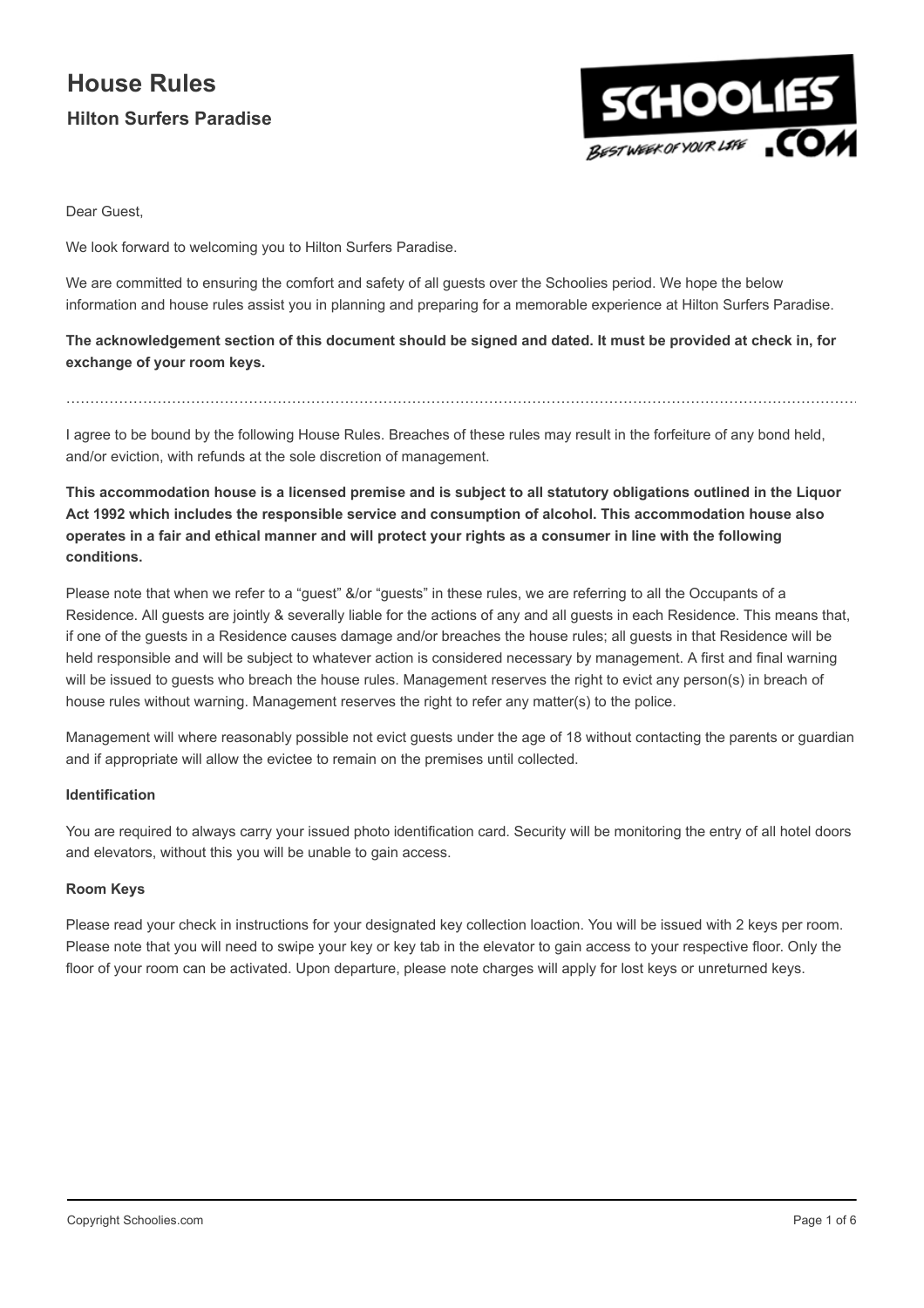

## Non-smoking

We are a 100% Non-Smoking hotel. Smoking is not permitted inside any area of the building. Designated smoking areas are available outside the hotel.

## **Hilton Dress Requirements**

In accordance with Hilton's house policy and Occupational Health & Safety, foot wear must be worn at all times whilst on the premises. When in hotel lobbies and other public areas including accommodation floor corridors; both upper and lower body clothing must also be worn at all times.

## Safety & Security

We have 24-hour security on site at all times. Our officers are well experienced and trained in the delivery of First Aid. We also have CCTV cameras throughout the entire complex including elevators, car parks, entrances, and in the public areas. All room doors and windows are to be securely fastened when the Residence is left unattended. Management reserves the right to enter the Residence to fasten the same if necessary. Throughout the Schoolies period we are also very pleased to welcome Red Frogs to the hotel. These volunteers are here to help you and look forward to meeting you throughout the week. If you require assistance from Security and/or Red Frogs, please contact reception.

## Registered Guests and Visitors

As the registered room occupant you are responsible and accountable for any visitors or unregistered guests you bring to the hotel or allow in your room. These House Rules apply to all visitors. A maximum of 2 visitors per room are permitted on site at any time and only between the hours of 8am and 6pm. Only the registered room occupants are permitted in hotel rooms and on site from 6pm until 8am. Unregistered guests and visitors are not permitted on the Pool Deck or in the hotel swimming pools at any time. Visitors and/or unregistered guests to the hotel may be asked on arrival to surrender their photo identification. This will be held by Security until the visitor and/or unregistered guest departs.

## Pool Deck & Spa

Glass of any nature including but not limited to drinking glasses, bottles etc, are not permitted on the pool deck or in the spa at any time.

Failure to adhere to this will result in your removal from the area. This is for your safety and the safety of other guests.

## **Facilities**

The building facilities, including swimming pools, sauna and spas, shall be used only between the hours of 6am and 10pm. (Please note that these hours can be changed at Management's discretion). No drinks or food are to be taken into the indoor pool area or within the immediate vicinity of the outdoor pool. Guests under the age of 18 consuming liquor will be asked to vacate the area and alcohol will be confiscated.

#### Housekeeping

Hilton Surfers Paradise respects your comfort and privacy. Regular inspections may be conducted to ensure the condition of the room and furnishings are in a fit state for the comfort and security of our guests. Management, staff and/or Security reserve the right to enter Residences, at its discretion, without notice. Daily housekeeping is not included. Linen, bath towels and toilet rolls will be provided on arrival but will not be replenished during your stay. Swimming/Pool towels are not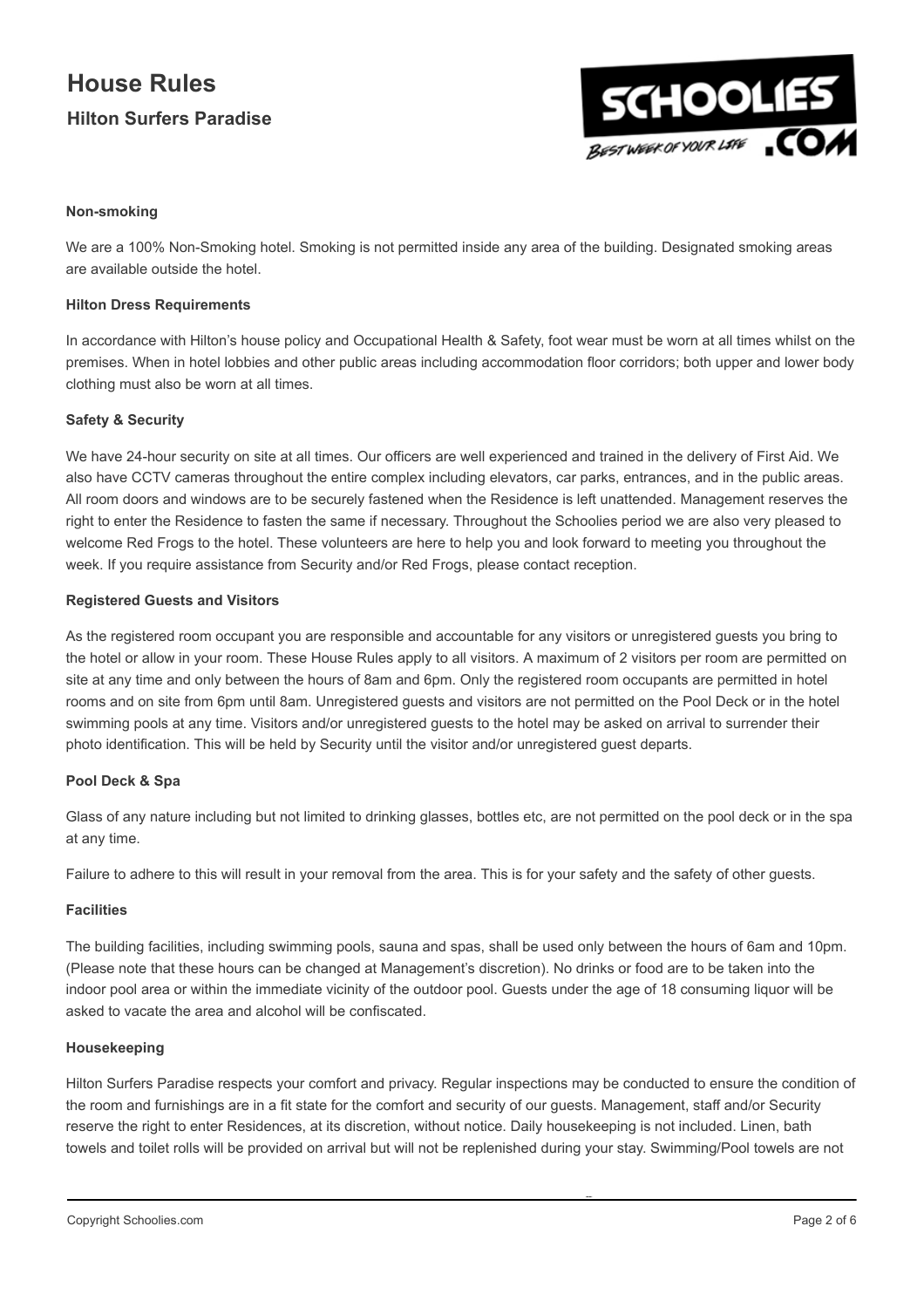

provided. To avoid additional cleaning charges on check out, all guests are required to keep and leave the Residence in a good condition and, on check-out remove all rubbish and ensure all dishes are washed and put away. Any damage or breakages are to be reported immediately. All damage and/or breakages are to be paid for by the responsible persons, or will be deducted from the bond. Housekeeping Services over and above the standard exit clean will incur an additional cleaning fee, which will be deducted from the bond. Please use Wheelie Bins or Rubbish Chutes on floors to remove excess garbage. Do not place any rubbish in front of the Chute which will restrict access to the Fire Escape and result in an eviction.

## Noise

Kindly be reminded that the hotel is operating at a very high occupancy. We have a large number of families and children staying, as well as our frequent and loyal guests. Noise must be kept to a minimum at all times. Excess noise from radios, stereos, TV's, voices, slamming doors etc is to be avoided at all times, particularly when in the hotel lobby areas and guest corridors. This includes returning to the hotel late at night. Shouting or other loud noises from doors, balconies or windows is not permitted at any time. Management reserves the right to confiscate any item that is used to make excessive noise. After 10pm no noise is to be audible outside of your room. If necessary, close doors, windows and balcony sliding doors to ensure this.

## **Balconies**

All hotel balconies are under 24-hour surveillance. Any breach of house rules pertaining to balconies will likely result in the immediate eviction of ALL registered occupants, irrespective of who was at fault. No item is to be thrown or dropped from any balcony, door or window – either accidentally or on purpose. Failure to comply with this rule will likely result in police attendance and the eviction of all occupants of the Residence. Not only can you seriously hurt someone including potential death, but it is also illegal and may result in criminal charges. Climbing or moving in between balconies from one room to another will also likely result in immediate eviction from the hotel. This is for your safety and the safety of other guests.

## No Party Policy

Hilton Surfers Paradise has a zero tolerance policy on parties being held in the residences. A party being defined as:

- Any situation where the maximum number of guests allowed per apartment is exceeded
- Any situation where the noise level from the apartment is deemed too high thereby disturbing other hotel guests or residents
- Any situation whereby excessive traffic to/from the residence is identified
- Any situation where it is deemed that intoxication is occurring
- Any situation where it is identified that excessive alcohol is present

In the event that any room is identified as having a party, the hotel reserves the right to immediately request all occupants of the apartment up to, and including, the guest who has registered for the apartment to vacate the premises. In the event that an eviction does occur, the registered guest will be charged for any expense resulting from additional cleaning of the apartment, replacement of any furniture/fixture, as well as for any required repairs.

## Alcohol & Substances

Any person found in the possession of illegal drugs will be reported to the police immediately as there is a very strict policy of "zero tolerance" regarding this issue. Registered guests under 18 years of age are not permitted to bring alcohol or drink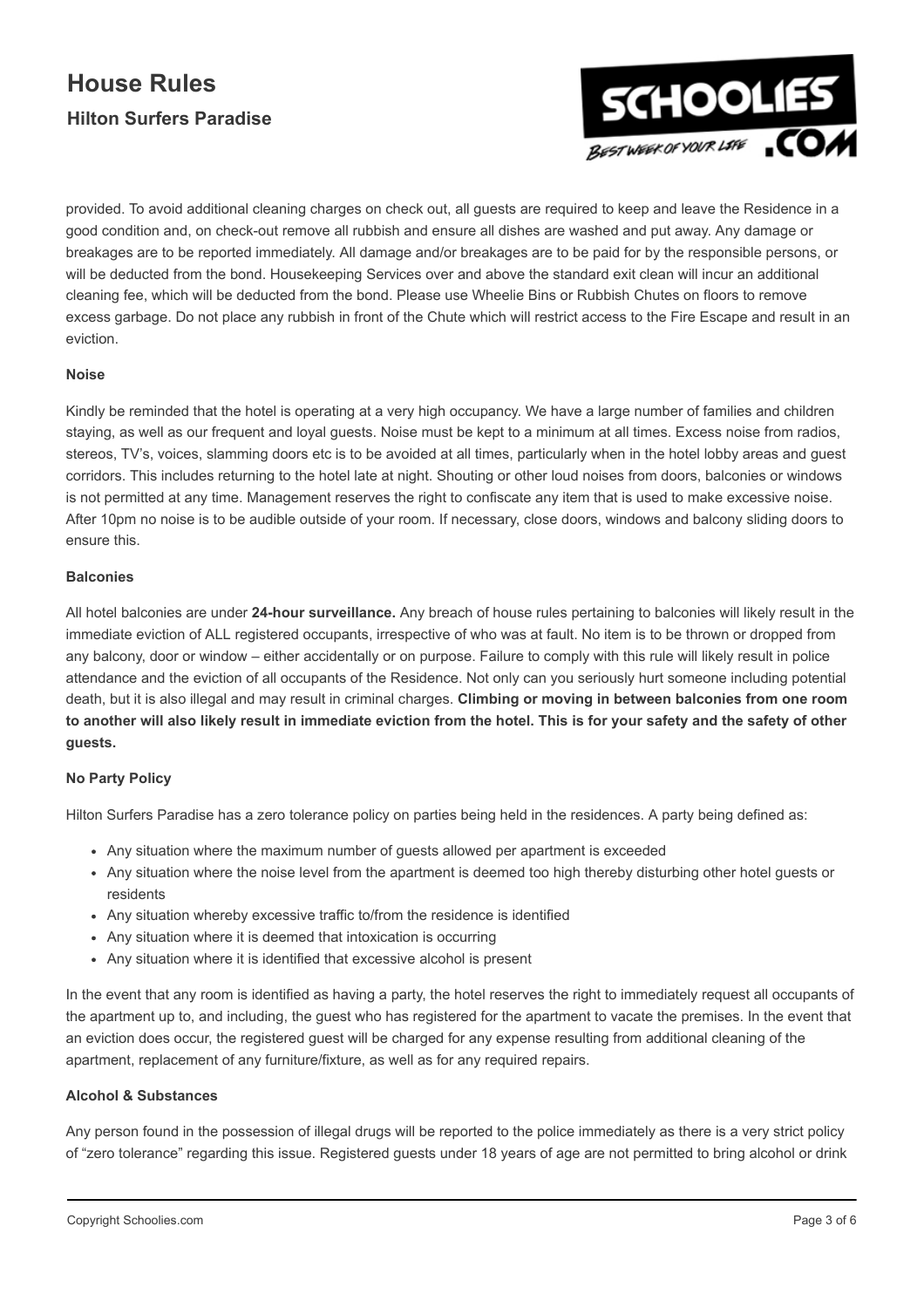

alcohol in the hotel. Proof of age will be requested as per the Liquor Act. Hilton Surfers Paradise does not allow excessive levels of alcohol to be brought on to the Hotel premises. Excessive alcohol being defined as;

- Cases/cartons of beer etc .
- Multiple bottles/cases of spirits/wine

In the event that a guest, or any persons associated with that guest, are identified as bringing excessive amounts of alcohol on to the property, that person will be requested to either relinquish that alcohol to the Hotel or remove it from the premises. It will be stored in safekeeping for their retrieval on departure.

## Damage/Fire Safety

Careless or wilful misuse of, or damage to, lifts, fire equipment or any other part of the building, will likely result in immediate eviction as well as police involvement. Should the lift break down, requiring the call out of a repairman, and that repairman advises that the break down was a result of overloading and/or misuse, the guest/s responsible will be held accountable. If you are caught misusing the Fire stairs in any way you will likely be evicted from the Hotel. Chocking open of the Fire Stairs is prohibited illegal and will result in immediate eviction. Blocking of Fire Exits is prohibited and will result in eviction. DO NOT PLACE RUBBISH IN FRONT OF THE RUBBISH CHUTE WHICH WILL CAUSE BLOCKAGE OF FIRE ESCAPE. USE WHEELIE BINS PROVIDED.

## Lifts

Due to COVID safety restrictions the maximum lift capacity is 8 Persons in residences and 4 people in the hotel. Fire staircases will be opened from 6am to 6pm should you wish to use stairs instead of lifts. After 6pm you would be able to exit the stairs only on the ground floor. Lifts will be monitored by security at Ground Floor entry points and also via CCTV Camera coverage in each lift. Overcrowding of lifts will not be tolerated. In case of emergency please use the emergency call button within the lift. Please press and hold the button for 5 seconds to connect.

## Eviction

Hilton Surfers Paradise reserves the right to immediately evict any guest, visitor or member of the public for the following reasons, but not limited to:

- Intoxication and/or unsavoury/lewd behaviour
- . The throwing of objects over the hotel balconies (POLICE WILL BE CALLED & YOU MAY BE CHARGED WITH A CRIMINAL OFFENCE)
- Climbing or moving between balconies
- Spitting over the balcony
- Indecent Exposure
- Wilful damage to hotel and/or resident property
- Physical or verbal assault/abuse on the hotel staff, other guests, or residents
- Any behaviour deemed as a potential safety threat to others
- Any breach of the alcohol or party policies
- Any incident for which the police are required to attend
- Any misuse of Fire Equipment including chocking open of fire exit doors
- Blocking Fire Exits with Rubbish
- Overcrowding of the lifts
- Any breach of the house rules by any visitor or unregistered guest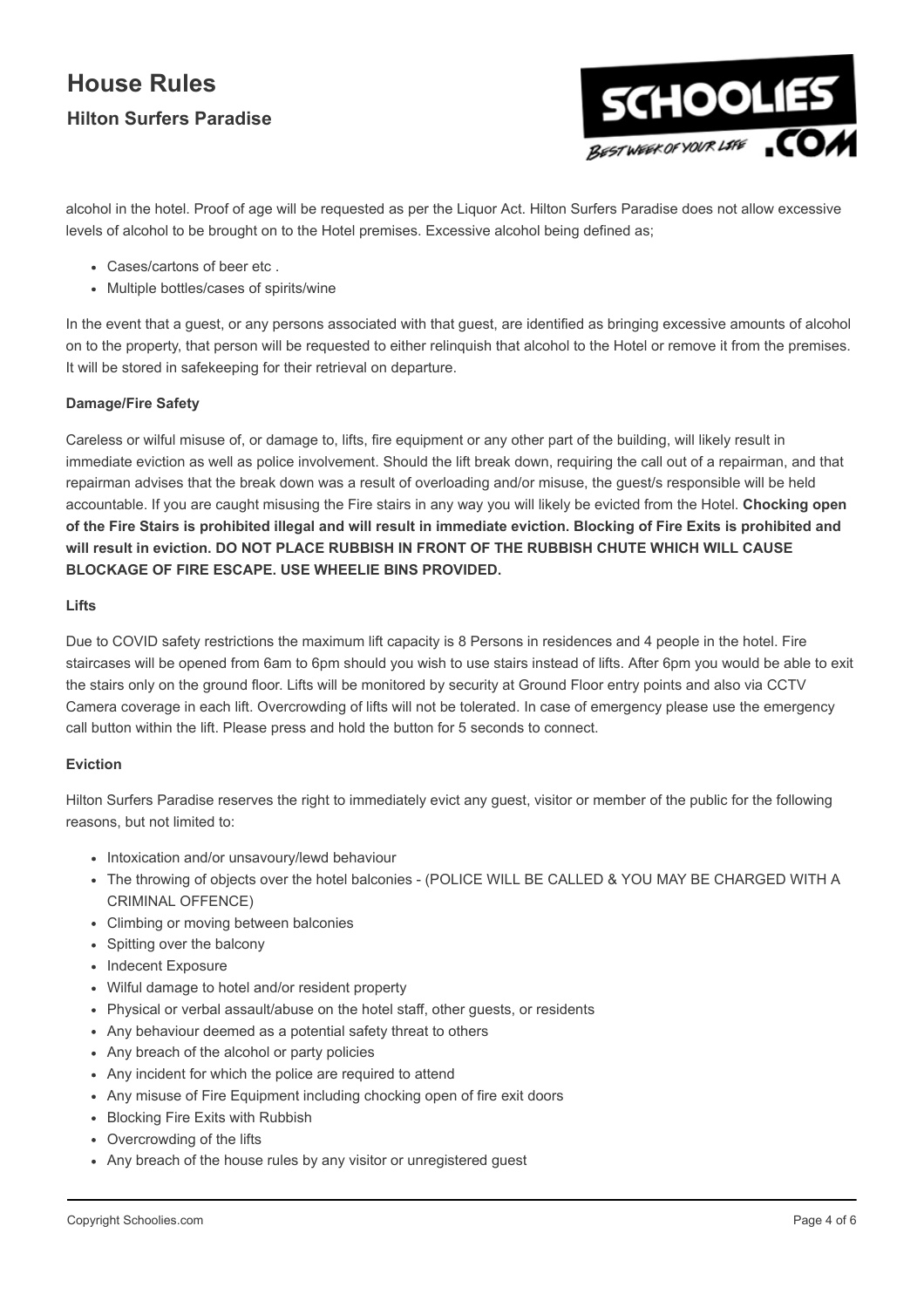

In the event that an eviction of any nature occurs, the registered guest involved, and/or all room occupants will be asked to pack their belongings. They will be escorted by Security to the ground floor lobby whilst the parents/guardians and (if necessary) the police are notified. Evicted guests will not be permitted to leave this area until the parent or guardian has arrived. The exception to this is if police require the responsible person/s to accompany them offsite.

Please also note that in the event of an eviction, the registered guest/s, and their associates and visitors, will not be able to make future reservations at Hilton Surfers Paradise. In the event that any person requested to vacate the hotel premises fails to adhere to this request, the police will be called which may result in further action being taken against the person/s in question. (NO REFUNDS WILL BE GIVEN FOR AN INCIDENT OF EVICTION).

## Emergency

Guest agrees to provide staff and/or parent/guardian with full authority to administer first-aid as deemed necessary in the event of an emergency which may include calling an ambulance.

## Bonds

All bonds are processed through Schoolies.com. Please check your travel documents for further information.

## Be Covid Safe During Schoolies

In accordance with the contact tracing requirements from Queensland Government, all guests and visitors must use Check In Qld app every time they enter the building.

We also ask all guests and visitors to practice social distancing when using complex facilities, including gyms, sauna and spa. Please also ensure that no more than 8 people are in the lifts at any given time.

COVID-19 restrictions and advice may change, for the most updated information visit: https://www.qld.gov.au/health/conditions/health-alerts

Please note that House Rules are subject to change and should be read in conjucntion with the full terms and conditions at www.schoolies.com/terms